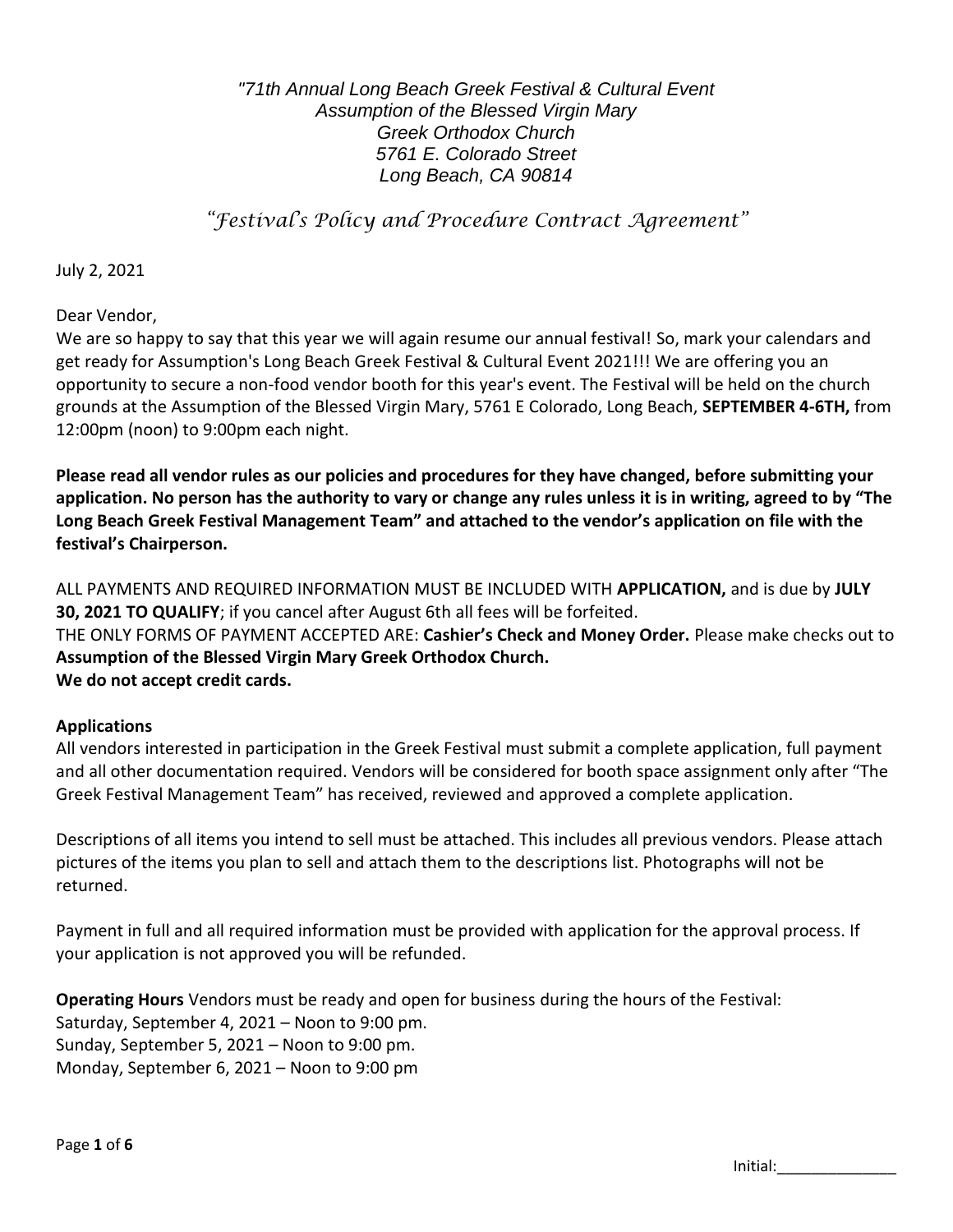# **Check In/Set-Up/Tear Down/Loan-Out/Booth Space**

Vendors **must** check-in at the Gate Entrance with a security guard to receive their booth space assignments. Festival staff will direct them to their correct location and oversee set-up. Vendors not arriving and checking – in by Saturday 6:00 am will be considered "no shows" and, in the best interest of the Festival, their space will be re-assigned and all monies will be forfeited.

# **Check-In/Set-up: Times: Friday, September 3, 2021 – 12:00 noon to 6:00 pm**

All exhibits or displays must be removed from the "The Greek Festival" area by midnight, Monday, September 6, 2021. The booths shall be left in the same condition, as when exhibitors occupied them and must be left free of any trash, boxes, displays, or other objects; the booth shall be broom clean.

No portion of exhibitor's exhibits or displays shall be removed prior to the close of the festival on Monday 9:00 pm September 6, 2021. **Any exhibitor who does not clean up after himself or herself shall not be asked to return the following year.** 

No vendors will be allowed to park within the barricaded festival area. Any violators will be towed at owner's expense.

After vehicles are unloaded and prior to load-in, vehicles must be removed from the church festival areas, all pedestrian walking areas, and the venue areas.

All selling will discontinue and vendors will begin packing up promptly at 9:00 pm Monday night.

Vendors may not bring vehicles into the venue area until all items/merchandise is packed for loading and pedestrian safety is no longer in jeopardy.

ALL VENDORS MUST EXERCISE THE **GREATEST CAUTION AND CONCERN FOR PUBLIC SAFETY** WHEN RE-ENTERING THE VENUE WITH VEHICLES AND AT ALL TIMES.

#### **Vehicles/Parking**

There will be **no parking on church grounds**. This means that you need to drop off your merchandise and have your vehicle off the property before 8:00 am and be ready for Festival attendees by 12:00 noon. You may not park on public streets and we encourage you to park at Long Beach State University, there will be buses to transport you to and from the church.

#### **Space Allocation & Display Specifications**

Participants must stay within their assigned space(s) and cannot conduct business outside their booth space or by walking about the Festival. The Greek Festival Management Team reserves the right to assign vendor booths in the best interest of the overall Festival design, theme, footprint, and flow of traffic.

Vendors may not move booths at any time unless directed by Festival's Management. If a vendor does move without the consent of our Festival Management, the vendor will be asked to leave the premises immediately and all fees will be forfeited.

The Long Beach Greek Festival and the Assumption Church reserves the right to alter festival layout and make any vendor booth reassignments it deems necessary at its sole discretion.

All extra product and supplies stored in a booth shall be covered or screened from view; this includes all food and drinks. There is no storage outside of your allocated space.

#### **Indemnity**

All vendors are responsible for costs of all labor, their materials, equipment, supplies and any other items necessary for the performance of their participation in the Festival. The Greek Festival will not be held liable for any debt, tax or assessment accrued by any vendor in the operation of their booth and participation.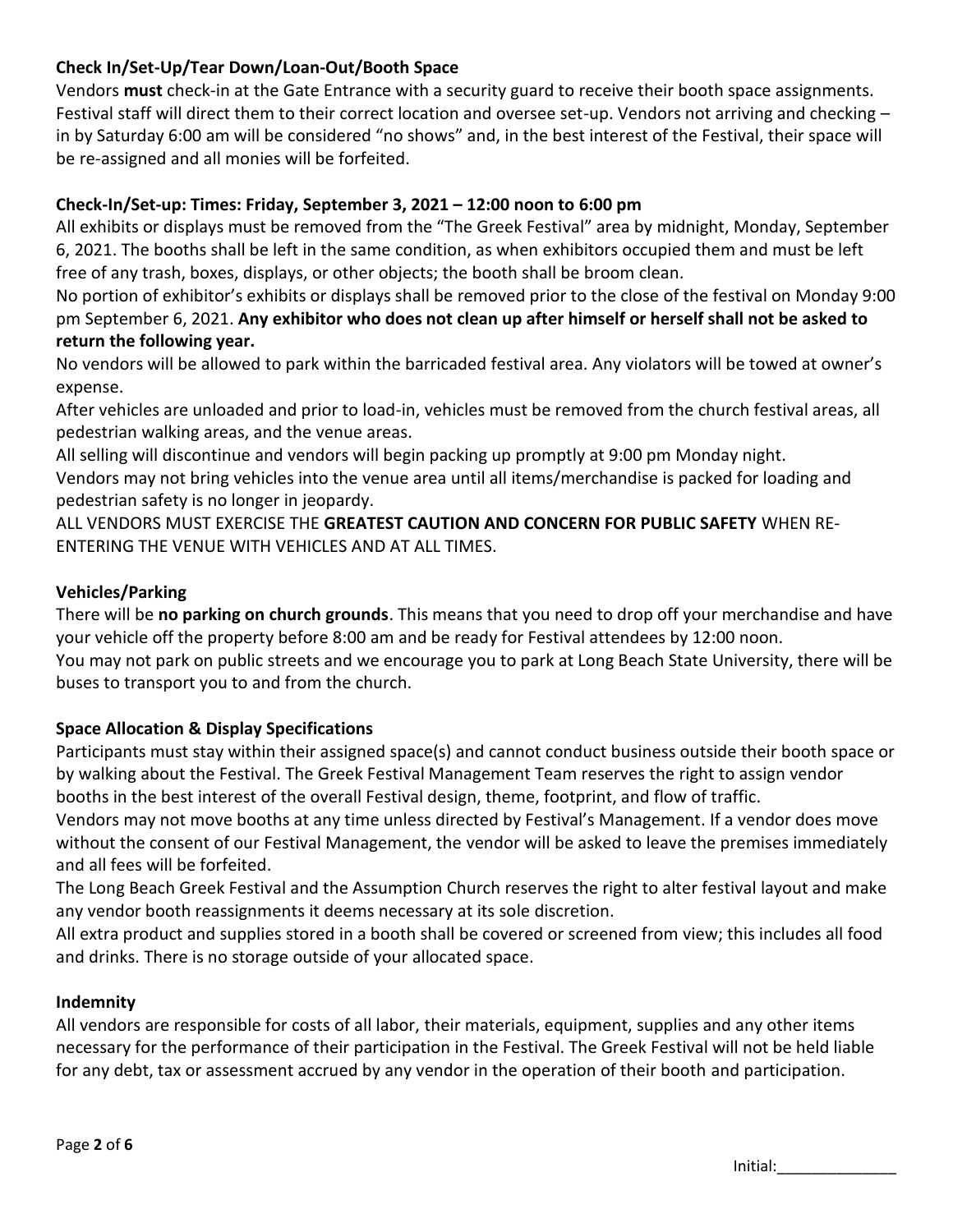# **Indemnification**

Vendor shall indemnify, hold harmless and defend the City of Long Beach, the Church including its Priest, officers, parishioners, employees, volunteers and agents, from and against any and all liability, loss, damage expense, costs of every nature, including costs of defense and attorney fees, as a result of the negligent acts omissions, or any claimed or alleged negligent acts or omissions of Vendor, its employees or agents, arising out of or in connection with use of Church's property, except for such liability, loss or claims caused by the sole negligence of the church. Vendor understands and agrees that its obligation to defend City of Long Beach, the Church, including its Priest, officers, parishioners, employees, volunteers and agents shall start with a claim or allegation is first made.

I certify that I am the responsible person referred to in the Policies and Procedures, and that I am authorized to (1) execute on behalf of the business and (2) accept legal process on behalf of the business.

This agreement is between "The Long Beach Greek Festival" their "Management Team", the "Assumption of the Blessed Virgin Mary Greek Orthodox Church, Inc." and the "City of Long Beach."

### **Sub-Lease of Space**

Vendors (on their own) are prohibited from sub-leasing, assigning or apportioning the whole or any part of their contracted space to any other business or individual, unless prior approval has been given in writing by the Festival Management.

#### **Equipment Requirements**

Each booth includes: (2) tables; (2) chairs; and lighting. Additional tables and chairs are available upon request for an additional fee. All tables must have skirting and a tablecloth. They must be kept clean of trash and debris at all times during the Festival.

Each booth must visibly post their own signage, their policy for refunds and exchanges for customers, *as well as all permits required by the City of Long Beach in case of inspection.* 

# **Sound Restrictions/Un-prohibited Conduct**

The uses of sound devices are only approved for the use of the "The Long Beach Greek Festival". Any sound broadcasted must be maintained at a conversational level to avoid interference with neighboring vendors. No bullhorns allowed.

Volume in excess of conversational level is strictly prohibited, as is profane or volatile content. If the policy is violated, Festival Management will ask you to leave the premises immediately and all fees will be forfeited. Participants/Vendors are expected to conduct themselves in a manner that shall not interfere with the goals and purposes of the "The Long Beach Greek Festival".

Participants/Vendors shall not harass, follow or intimidate each other or any of the guests or festival staff and their policies and church rules.

# **Safety & Security**

For the safety of everyone, **NO CARS** will be allowed to park inside the Festival area, during festival hours. Overnight security if provided, starting Friday, September 3rd from 9:00 pm through Monday, September 6, 2021, 9:00 pm.

Although we have 24 hour security on the premises for the festival holiday weekend, the "Assumption Church" and the "The Long Beach Greek Festival & Cultural Event" is not responsible for the security of individual vendor booths, or any stolen, damaged or broken merchandise.

Vendors are responsible to secure their own booths, supplies and equipment at night.

**If any of the policies and procedures are not followed, the Festival Management will ask you to leave the premises immediately and all fees will be forfeited.** 

Page **3** of **6**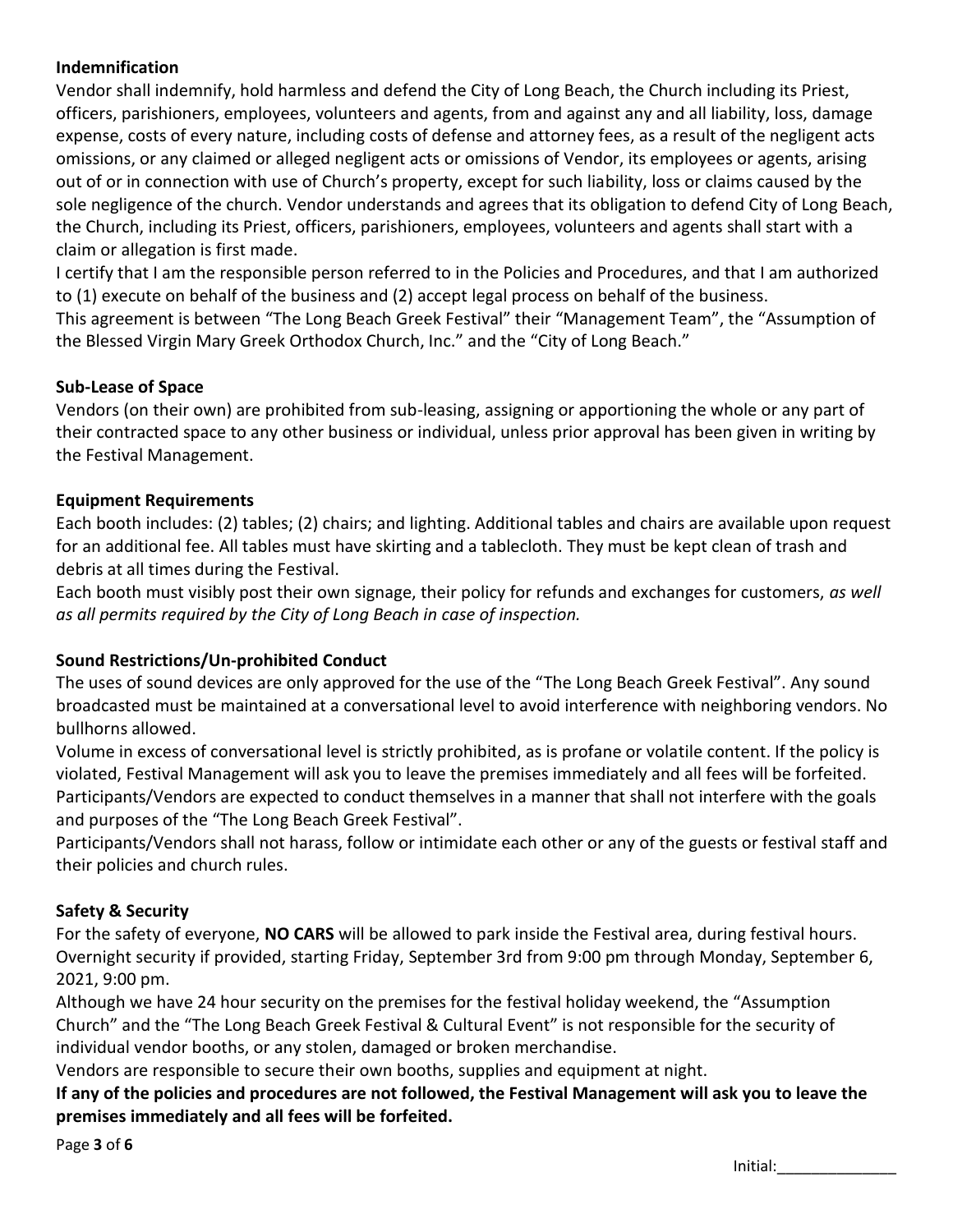# **Food and Beverages**

No food of any type or beverages will be allowed to be sold at the "The Greek Festival". If any violations occur, the Festival Management will ask you to leave the premises immediately and all fees will be forfeited.

### **Permits**

All Participants selling any type of product must have a seller's permit issued by the State Board of Equalization, and a copy must be included with your application to qualify. Out of state vendors may apply for a temporary permit by contacting the Long Beach office at 562-901-2483.

All vendors are required by the City of Long Beach, to obtain a Long Beach Special Event Vendor Permit, and a copy must be included with your application to qualify. You can contact the City of Long Beach Business License Department for Special Events at (562) 570-6211 or email at lbbiz@longbeach.gov . Enclosed is an application form for your convenience.

Should you not obtain and/or display the proper permit documentation, any fines charged by the City of Long Beach to The Long Beach Greek Festival and the Assumption Church (as "promoter") will be the responsibility of the vendor.

### **Categories/Space Size/Pricing**

A limited number of high-quality re-sale merchandise vendors will be selected to participate. Selection for any business is at the discretion of the" The Greek Festival Management Team".

The quantity of booths is limited. Please send completed application and all necessary paperwork as soon as possible to reserve your booth. Please remember, we have a first come first serve policy.

"The Greek Festival Management Team" makes every effort to limit duplication of items to be sold, but cannot guarantee that another vendor will not sell a similar item to yours.

There is absolutely **NO GUARANTEE** of a particular location; including corner booths; unless prior

arrangements have been made.

**Basic Space 10X10 \$600. Basic Space with 1 corner 10x10 \$800. Double Space 10x20 \$1,200. Double Space with 1 corner 10x20 \$1,500.** 

#### **Assignment**

Booth spaces will not be assigned until mid to late August. Please do not call me about booth assignments.

#### **Insurance**

Participants and specific Arts & Crafts and Resale vendors that have an insurance policy, please, attach a copy to your vendor application/contract for our records. **(This is Optional)** 

All Vendors that give food samples such as oil, vinegar, sauces etc, or sell ice cream must obtain a special health permit from the Long Beach Health Department for the 3-day festival event. You will also need to get the 3-day special event permit from the City of Long Beach as well. **These vendors will be required to give the festival an Insurance Accord as well. This is MANDATORY.** 

Vendors who only give information pamphlets at the festival need to check with the City of Long Beach (562) 570-6211 to find out if they need to obtain a 3-day special permit.

# *Any vendor not having the proper paper requirements and permits will not be permitted to set up for the festival and all fees will be forfeited.*

Page **4** of **6**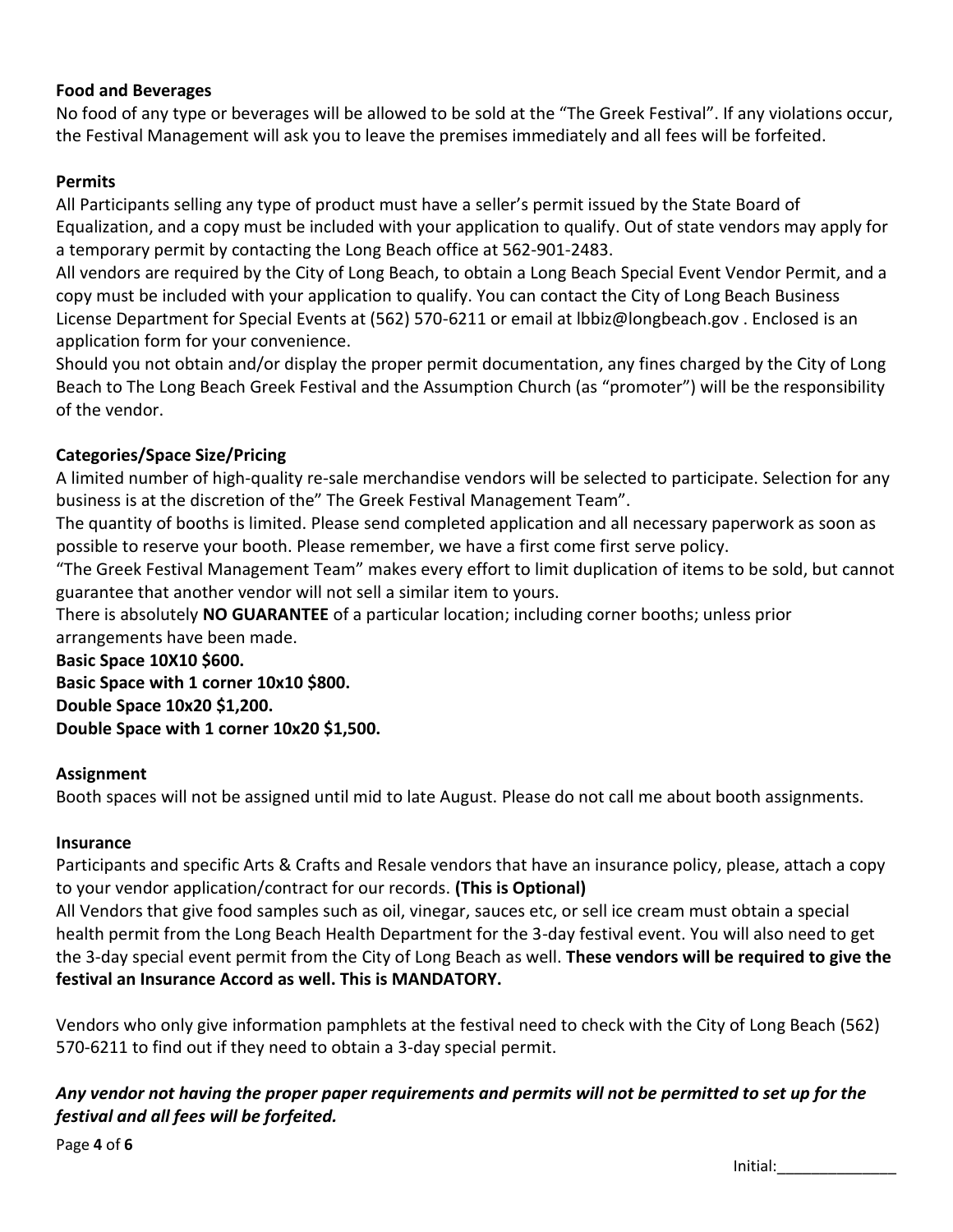# **Animals**

**Under no circumstances at ALL will there be allowed at any time on Festival Grounds any dogs, cats, birds, lizards, snakes, fish or turtles etc. (Health Department Issue)** 

**The only exception is that of a Seeing Eye Dog or a Registered Service Dog.** (We have the right to ask for proper documentation). All others will be asked to leave festival grounds.

#### **Weather**

The Festival will take place regardless of weather conditions. **There are NO REFUNDS.** 

#### **Tour Buses**

The Greek Festival encourages and accommodates tour buses by providing a convenient parking area at Long Beach State University, that there will be buses to transport you to and from the church. No one will be allowed to pack up before the end of the festival

### **Restricted/Offensive Items**

**"The Long Beach Greek Festival, and their Management Team," reserves the right to determine whether an item is considered offensive or not within the "Church's" standards and will prohibit the sale/display of such items. It also has the right to refuse or deny any booth rental to any past or new vendor.** 

You will be asked to remove item(s) from your display if the items are as described above. If you do not follow the "The Greek Festival Management Team" request you will be asked to leave the premises immediately and all fees will be forfeited.

Items that will not be considered for sale are as follows:

- 1. Any type of gun
- 2. Any type of knife
- 3. Anything pornographic and/or offensive
- 4. Anything drug-related
- 5. Any food or beverages, with the exception on the festival's items
- 6. No Silly String or poppers
- 7. No tobacco or lighters
- 8. Any sale of live animal
- 9. No fart bombs or anything that smell bad or makes a mess and needs to be cleaned up
- 10. Any item that is considered offensive to others

Refunds will be returned for all unaccepted applications unless you are told to leave the festival grounds. "The Greek Festival Managements Team" will assign all space locations and **NO MONEY WILL BE REFUNDED FOR ANY VENDOR REFUSING SPACE.** 

# **If you have any questions please email [lbgreekfestivalvendors@gmail.com](mailto:lbgreekfestivalvendors@gmail.com) Please return all paperwork and payment no later than July 30th , 2021 to the following address: Angela Papastathis-McMillan 1913 East 17th Street, Suite 213 Santa Ana, CA 92705**